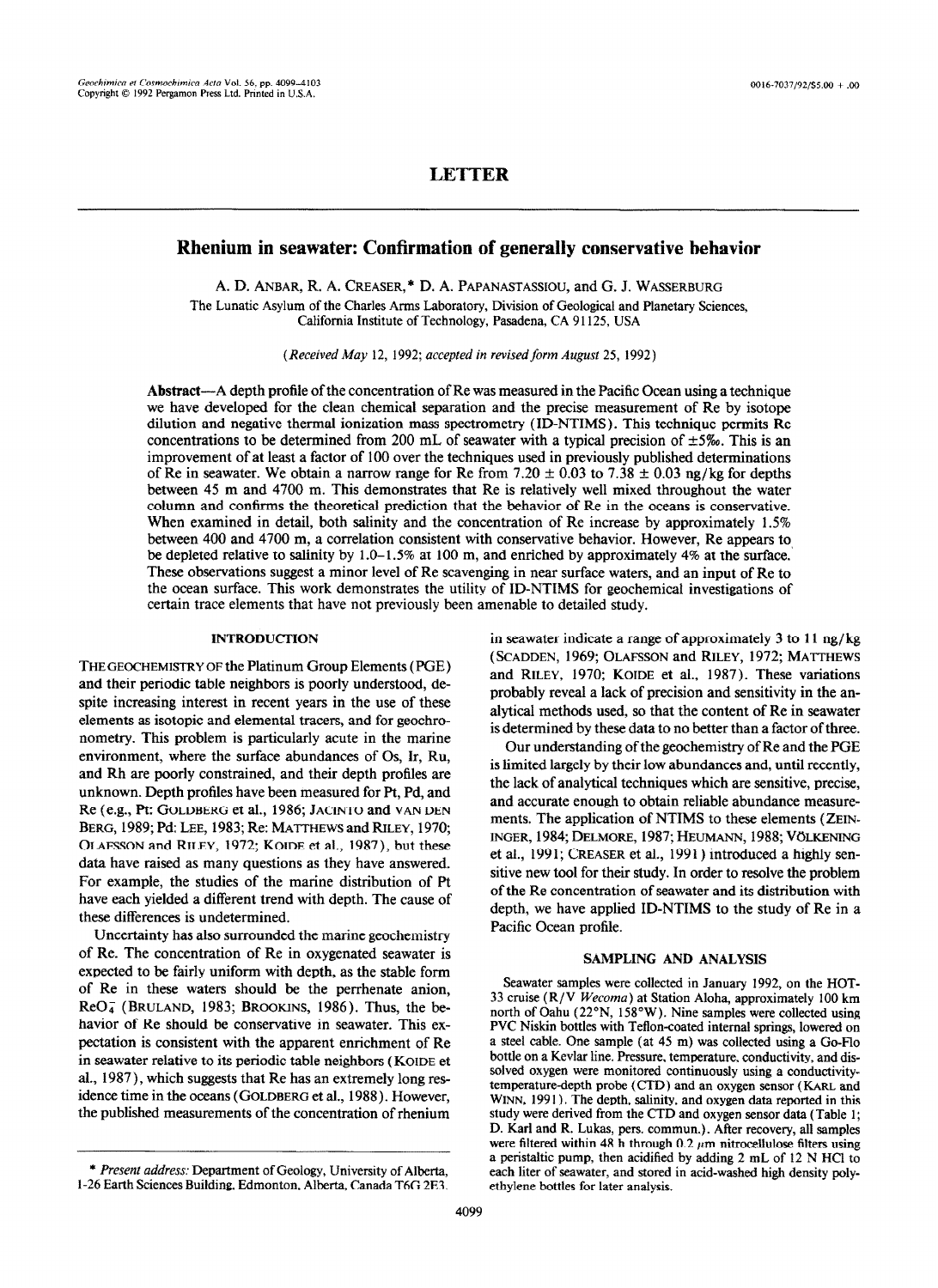**TABLE 1.** Re concentrations **in the Pacific Ocean** 

| Sample<br>Depth (m) | Re<br>(na/ka)        | Re <sub>N</sub><br>(nq/kq) | 2σ                   | Salinity<br>$\mathcal{C}'$ ol | Oxygen<br>(umol/ka)  |
|---------------------|----------------------|----------------------------|----------------------|-------------------------------|----------------------|
| 6(a)<br>(b)<br>45   | 7.70<br>7.68<br>7.38 | 7.70<br>7.68               | 0.07<br>0.06<br>0.03 | 35.002                        | 205.4                |
| 51<br>100           | 7.35<br>7.34         | 7.35<br>7.33               | 0.03<br>0.03         | 35.006<br>35.089              | 205.4<br>205.4       |
| 402(a)<br>(b        | 7.20<br>7.24         | 7.39<br>7.43               | 0.03<br>0.04         | 34.104                        | 156.3                |
| 749<br>1499<br>2198 | 7.30<br>7.31<br>7.32 | 7.44<br>7.40<br>7.40       | 0.03<br>0.03<br>0.03 | 34.354<br>34.561<br>34.622    | 26.8<br>62.5<br>84.8 |
| 2800(a)<br>(b)      | 7.34<br>7.36         | 7.41<br>7.44               | 0.06<br>0.03         | 34.653                        | 111.6                |
| 4705                | 7.34                 | 7.41                       | 0.03                 | 34.645                        | 138.4                |

**ReN is the Re concentration normalized to 35 % salinity. The uncertainty of each measurement is derived from uncertainties in the measured 249/251 ratio, tracer concentration, and all gravimetric determinations, (see text). Replicate samples (6, 402 and 2600 m) were processed**  separately, and indicate that the analytical variability was within the uncertainties of the individual measurements.<br>Samples 6 (a), (b) and 2800 (b) were spiked using the Dil<sup>.</sup><br>2 tracer. All other samples were spiked with Dil-1.

Accurately weighed 200 mL fractions from all samples, except for the 6 m sample, were spiked with a <sup>185</sup>Re-enriched tracer solution approximately 3 months after collection. The 6-m sample was spiked aboard ship, following filtration and acidification. In all spiked solutions, the measured  $^{185}$ Re/ $^{187}$ Re ratio was close to the optimal value needed to minimize the error propagation factor. After the addition of the tracer, the solutions were periodically shaken and stirred over 24-48 h, which was deemed sufficient time for complete equilibration of the Re isotopes, since Re is presumed to be present as  $ReO<sub>4</sub>$  in both samples and tracer. The Re tracer was prepared by dissolving '85Re-enriched metal (Oak Ridge National Laboratory) in 16 N HNO, and diluting to I N with ultrapure water. Two dilutions of this stock solution were prepared. Dilution 1 ( Dil- 1) was used to spike the 6 m sample aboard ship, and a 2800 m fraction in the lab. Dilution 2 (Dil-2) was used for the other samples spiked in the laboratory. The concentration of  $^{185}$ Re in both of these tracer solutions was determined by calibration against a gravimetrically prepared standard solution of isotopically normal, high purity Re metal (Johnson Matthey). The isotopic composition of the tracer solutions was determined by NTIMS in our laboratory  $(^{185}Re/^{187}Re = 37.14$  $\pm$  0.04), and the isotopic composition of the standard solutions and natural samples is assumed to be  $^{185}$ Re/ $^{187}$ Re = 0.5974  $\pm$  0.0004 **(GRAMLICH** et al., 1973). The isotopic composition of Re standard solutions determined by NTIMS in our laboratory ( $0.5976 \pm 0.0003$ ) is identical to the isotopic abundance ratio determined by **GRAMLICH**  et al. ( 1973), using carefully controlled procedures.

Rhenium was separated from the seawater samples by anion exchange chromatography using two small Teflon columns (e.g., HUFFMAN et al., 1956). Primary separation utilized 200  $\mu$ L Bio-Rad AG1-X8, 100-200 mesh resin, onto which  $ReO<sub>4</sub>$  was adsorbed directly from the spiked, acidified seawater. The column was rinsed with 10 mL ultrapure H<sub>2</sub>O, followed by 650  $\mu$ L 4 N HNO<sub>3</sub> to remove Mo and W. These elements are both present as oxyanions in seawater at higher concentrations than Re. Rhenium was then eluted with 2 mL  $4$  N HNO<sub>3</sub>. The resulting solution was evaporated to a small drop at 70-80 $^{\circ}$ C under N<sub>2</sub>, and passed through a second column with 5- $10 \mu L$  of resin to purify Re further and to reduce the small amount of organic residue remaining from the first column. This entire separation procedure had a yield of 90%, determined by isotope dilution analysis of a known amount of Re that was passed through the chemistry. The chemical blanks were in the range 2-5 pg. For all the data reported below, the quantity 3.5 pg was subtracted from the quantity of sample Re that was determined to be present by isotope dilution analysis. Since approximately 1.5 ng of Re was typically separated from the seawater aliquots, the resulting blank correction was less

than 3‰ of the total sample Re present. This is smaller than the total uncertainty of the analytical procedure (see the following text).

The chemically separated Re was loaded using polyethylene tubing on a microsyringe, onto a high purity Pt filament on which Ba had been loaded as BaS04 (used to enhance negative ion emission), and analyzed in a Lunatic mass spectrometer configured for negative ions ( WASSERBURG et al., 1969; CREASER et al., 199 1) . When prepared as a fine precipitate, BaSO<sub>4</sub> forms an even coat on the filament, on which the sample may be easily loaded. The  $BaSO<sub>4</sub>$  was found to provide a reproducible and efficient method of obtaining a higher ionization efficiency for both samples and standards than was possible using other Ba salts, such as  $Ba((NO)_3)_2$  or  $Ba(OH)_2$  (CREASER et al., 1991; HEUMANN, 1988). The ionization\_efficiency for Re standards was 20%. The ionization efficiency was lower for separated samples due to the presence of organic material in the final load, and ranged from 1 to 10% for the samples analyzed in this study.

Re was analyzed as  $ReO_4^-$  at masses 249 and 251, and the ion intensity at 251 was corrected for the contribution from  $^{185}$ Re  $^{16}O_3$   $^{18}O^$ using  $^{18}O/^{16}O = 0.002085$  to obtain the ratio  $^{185}Re/^{187}Re$ . This  $^{18}O/$ I60 ratio has been measured directly for normal Re, using the  $^{187}$ ReO $_4^-$  ion beams (CREASER et al., 1991). The contribution from  $^{187}$ Re<sup>17</sup>O<sub>2</sub><sup>16</sup>O<sub>2</sub> at mass 251 is negligible. When running seawater samples, ion currents corresponding to  $10<sup>7</sup>-10<sup>8</sup>$  counts per second (cps;  $0.16-1.6 \times 10^{-11}$  A) at masses 249 and 251 were routinely sustained for 30-40 min on a Faraday collector, at filament temperatures of 840-89O"C, as determined by an optical pyrometer.

To determine the level of the ion current due to background contamination, BaS04 was loaded on a filament without any sample or tracer. Ion currents corresponding to  $10^3$ – $10^4$  cps at mass 251 were measured over the temperature range 840-890°C. This current increased with increasing filament temperature, but was fairly constant over time when the temperature was not varied. The ratio  $^{185}$ Re/ <sup>187</sup>Re measured in this experiment was indistinguishable from that of normal Re.

In order to establish the level of the filament blank under controlled conditions, we loaded 36 pg of Re tracer on a Pt filament with BaSO4, and obtained a stable signal at mass 249 equivalent to  $\approx 10^6$  cps, at a filament temperature of 850°C. The initial <sup>185</sup>Re/<sup>187</sup>Re measured was 33.4, corresponding to a blank equivalent to 0.17 pg of normal Re from the filament. The run was continued at constant temperature until approximately 3% of the initially loaded Re tracer had been ionized and detected (determined by integration of the ion beam intensities over time). If a constant, but initially unknown, blank contribution to the measured ion beams is assumed, then the data from this experiment can be used to determine the magnitude of the blank contribution. This contribution corresponds to  $\approx$  5  $\times$  10<sup>3</sup> cps at mass 251.

The Re blank contributions determined from these two experiments are in general agreement. It follows that for our current generation of "clean" Pt filaments, the background current, using BaSO<sub>4</sub> as the emitter, corresponds to  $10<sup>3</sup>-10<sup>4</sup>$  cps at mass 251. This low level of Re blank has broad applicability in Re-0s geochemical studies.

During analyses of seawater samples, the observed drift in the measured ratios led to a typical uncertainty in these ratios of less than  $\pm 1.5\%$  amu<sup>-1</sup>, consistent with mass dependent isotope fractionation associated with sample depletion. No other drift was observed (e.g., as would be obtained from a variable filament blank), even when beam intensities were increased by an order of magnitude under different operating conditions. Replicate analyses of samples at 6 m, 402 m, and 2800 m were in agreement to  $\pm 3\%$  (Table 1), consistent with this source of uncertainty. The close agreement of the two 2800 m fractions, spiked with different tracer solutions, indicates that the calibrations of the Dil-1 and Dil-2 tracer solutions are well within the analytical uncertainties.

An uncertainty propagation calculation was made for each sample, including the uncertainties in all gravimetric measurements, as well as the uncertainties in the concentration and isotopic composition of the Re tracer solution, and the uncertainty in the isotopic composition of natural Re. An uncertainty of  $\pm 3\%$  was assigned to the measured isotopic ratio of each spiked sample, due to the mass-fractionation uncertainty discussed above. An uncertainty of  $\pm 50\%$  was assigned to the 3 pg chemical blank. The cumulative uncertainties from these sources (at 95% confidence) are reported in Table 1, and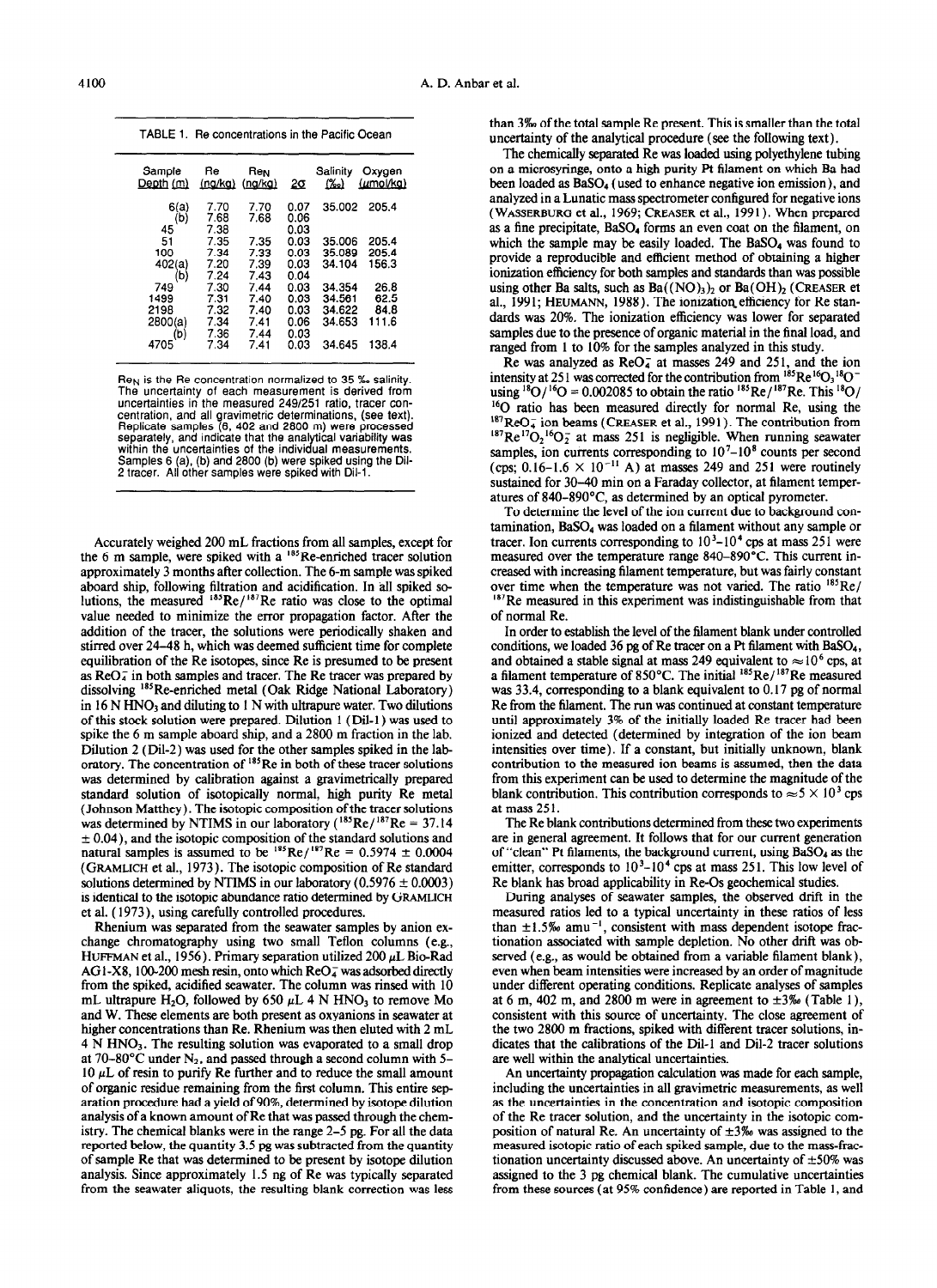

FIG. 1. The concentration of Re at various depths in the Pacific Ocean. The solid circles are data from this study; other points are from KOIDE et al. ( 1987). Our samples were taken at 22"N 158"W. Other samples were taken at 33°N 139°W (open circles); 35°N 122°W (triangles), and 35°N 138°W (crosses).

were typically within  $\pm 5\%$ . This is consistent with mass fractionation as the primary source of uncertainty for most samples.

### RESULTS AND DISCUSSION

The results are shown in Table 1. The Re concentrations are presented both as direct determinations, and on a salinitynormalized basis (normalized Re,  $Re_N = Re_{sample} \times 35 / sam$ ple salinity). A comparison of the depth profile determined in this study with the Pacific Ocean profiles of **KOIDE et al. (** 1987 ) is shown in Fig. 1. In contrast to the previous studies, our data clearly demonstrate that the concentration of Re is essentially constant with depth, and that the chemistry of Re is generally conservative, as was predicted on thermodynamic grounds ( BRULAND, 1983; BROOKINS, 1986). This result is consistent with less precise recent measurements using isotope dilution-inductively coupled plasma mass spectrometry (ICP-MS), which yield marine profiles that are uniform with depth to within  $±4%$  (COLODNER, 1991).

The consistency of our data is a significant improvement over the previous measurements of Re in seawater. Our best estimate of the average Re concentration of seawater is 7.3 1  $\pm$  0.11 ng/kg, or 7.42  $\pm$  0.04 ng/kg on a salinity-normalized basis. These values were obtained by averaging all the data below 400 m, where the salinity-normalized Re concentrations are most uniform. The uncertainties are  $\pm 2\sigma$  of the data used to calculate the averages. The samples from depths shallower than 400 m appear to deviate somewhat from conservative behavior, but it is not clear whether these deviations represent actual variations in the concentration of Re in the water column (see the following text and Fig. 2). Thus, these measurements are omitted from the best estimate. Table 2 compares our best estimate of the concentration of Re in seawater with the corresponding estimates from other studies. Our determination is within the wide range of the analyses of SCADDEN ( 1969), MATTHEWS and **RILEY (** 1970), and KOIDE et al. ( 1987), but is substantially higher than the value from the Atlantic Ocean study of OLAFSSON and RILEY ( 1972). As suggested by KOIDE et al. ( 1987), we suspect that the uncertainties in these earlier studies are due, in large part, to variability in the yields of the chemical separation of Re from seawater. A systematically low yield could also explain the shift between our average value and that of OLAFSSON and RILEY ( 1972). Since, in our isotope dilution analyses, the tracer was added prior to chemical separation, yield uncertainties were not a source of error, as long as the sample and tracer isotopes equilibrated. The reproducibility of our data provide support that this was the case.

Our average seawater value is significantly lower than the best estimate by COLODNER (1991) of 8.19  $\pm$  0.37 ng/kg,



FIG. 2. (a) Depth profiles of salinity (open circles) and Re (solid circles) measured in this study. (b) Depth profile of Re normalized to 35460 salinity. The vertical line represents the average Re concentration of the samples below 400 m (7.42 ng/kg), and the shaded area denotes the 95% confidence limits of this value ( $\pm$ 0.04 ng/kg).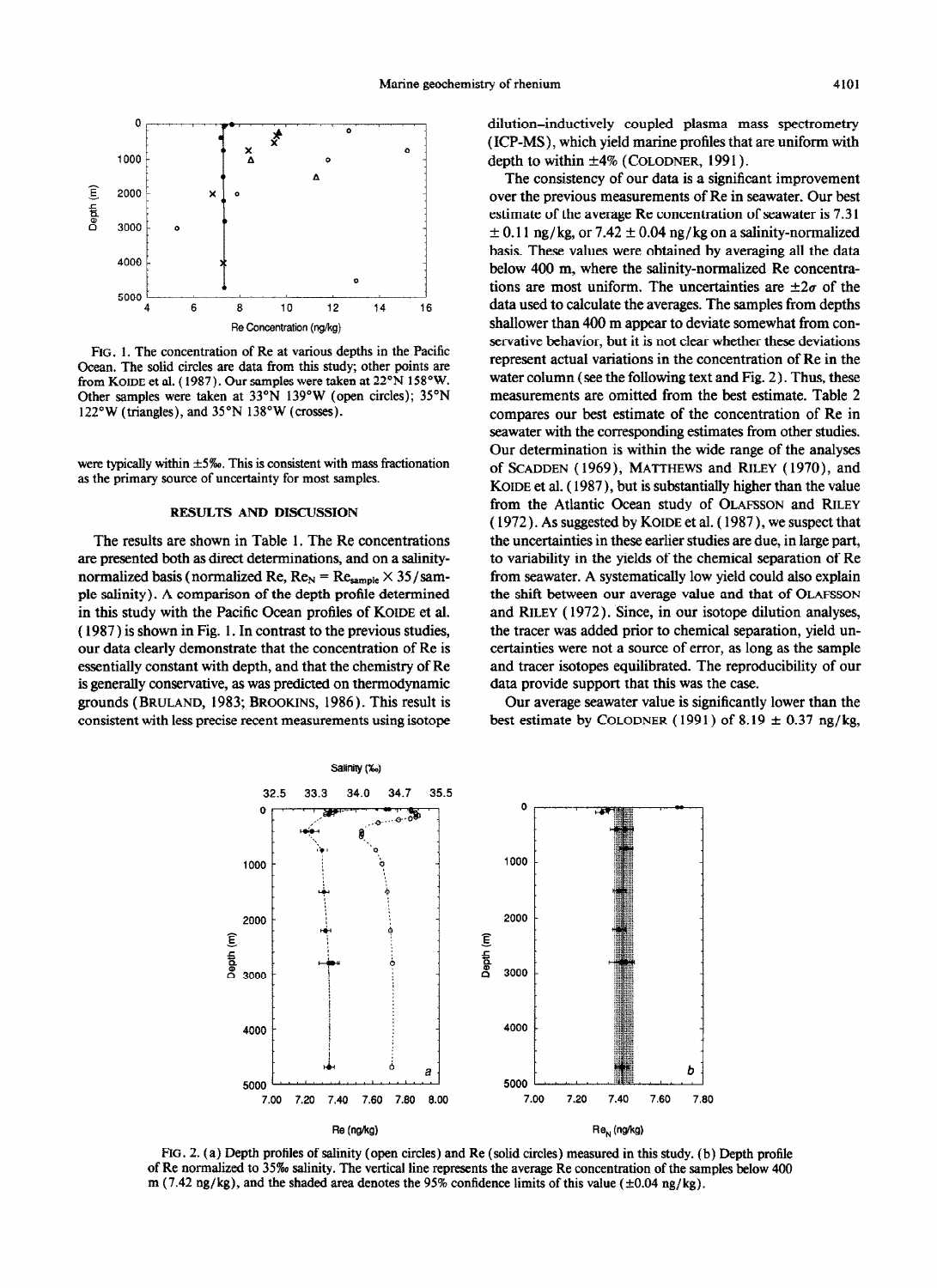TABLE 2. Estimates of the average Re concentration in seawater

| Location       | <u>Re (na/ka)</u> | Reference                       |
|----------------|-------------------|---------------------------------|
| Pacific Ocean  |                   | 7.42 $\pm$ 0.04 (a) This study  |
| Pacific Ocean  | $9.1 \pm 4.4$     | (b) Koide et al., 1987          |
| Pacific Ocean  | $8.4 \pm 2.4$     | (c) Scadden, 1969               |
| Atlantic Ocean | $4.0 \pm 2.1$     | (d) Olafsson and Riley, 1972    |
| Atlantic Ocean | $6.9 \pm 2.1$     | (e) Matthews and Riley, 1970    |
| Average Ocean  |                   | 8.19 ± 0.37 (f) Colodner (1991) |
|                |                   |                                 |

Depth profiles were measured in all studies except (c), which included only surface samples. In (b) and (e), no data at depths<br>shallower than 200 m were obtained. Studies (b), (c), (d) and (f)<br>included samples from more than one location. Uncertainties in (b), (c) and (f) were reported by the authors as  $\pm 1\sigma$  of the measurements, but have been converted to  $\pm$  2 $\sigma$  for comparison with this study. No uncertainty estimates were included in (d) and (e); by analogy to (b) and (c), we have calculated their uncertamties  $as  $\pm 2\sigma$ . Our average, (a), includes all measurements below 400$ m, and the uncertainty is reported as  $\pm$  20 of these values. normalized basis. Average values from studies (a) and (f) are reported on a salinity-

reported on a salinity normalized basis with  $2\sigma$  uncertainty. There appears to be a systematic offset between our data and those of COLODNER (1991). This discrepancy may in part be due to the fact that the results of this study are based on filtered seawater samples, as compared to the unfiltered samples used by COLODNER (1991). For example, KRISHNAS-WAMI et al. (1981) and COCHRAN et al. (1983, 1990) have shown that a significant fraction of the  $2^{10}Pb$  in seawater is bound to particles. This is true for many trace elements (e.g., BRULAND, 1983; WHITFIELD and TURNER, 1987). However, if this mechanism alone were to account for the discrepancy between the data sets, it would indicate a much greater reactivity of Re than is implied by the general uniformity of Re concentrations with depth. Further work is needed to determine the source of the discrepancy, and whether differences in acidification or storage procedures are important.

It should be noted that some of the previous studies included data from several locations (see Table 2 ) . Thus, some of their variability could have been due to real geographical variations in the Re content of seawater. We believe such variability is unlikely, however, due to the apparently conservative behavior of Re, as illustrated in Fig. 1, and because, for the less precise earlier work, there appears to be as much variability within a depth profile at one location as there is between samples collected at different sites (see, especially, KOIDE et al., 1987).

The precision of our data allows detail in the Re profile to be resolved for the first time. The Re concentration decreases from a value of 7.34  $\pm$  0.04 ng/kg at 4705 m to an average value of  $7.22 \pm 0.04$  at 402 m, and then rises to an average of 7.69  $\pm$  0.07 at 6 m (Fig. 2a). The decrease in the Re concentration between 4705 and 402 m is comparable to the percent decrease in salinity over the same depth range  $(\approx 1.5\%)$ , which is consistent with conservative behavior. However, at 100 m, the Re concentration does not exceed the deep-water value, although there is a pronounced salinity maximum at this depth. A good correlation with salinity should be reflected in a Re concentration of  $\approx 7.4$  ng/kg at 100 m (Fig. 2b). Although the sampling was not ideally spaced at these depths, this predicted value is nearly l.O-1.5% higher than the average of the measured values at 100 m, and, therefore, should be detectable well within our analytical uncertainty. The salinity-normalized data suggest that the 5 1 m sample may also be somewhat depleted in Re relative to the deep waters, although this variation is within the uncertainties of the measurements. The surface enrichment is reflected only in the 6 m sample, and persists in the salinitynormalized data. The measured Re concentration at the surface is  $\approx 4\%$  higher than the average of the other samples, which is well above the analytical uncertainties.

These observations suggest that while the behavior of Re is essentially conservative, its distribution may be modified by two types of processes. The first process is a slight depletion due to biological or inorganic scavenging near the surface, and subsequent regeneration at depth; this mechanism could account for the apparent depletion at 100 m. The second process is an input of possibly anthropogenic Re to the ocean surface, probably via the atmosphere, which could be reflected in the surface Re enrichment. This mechanism is analogous to that observed for lead (SCHAULE and PATTERSON, 1981).

The interpretation of small variations in the Re concentration calls for caution, however, due to potential problems of Re contamination during sample collection, or removal of dissolved Re from solution during sample storage. Although the possibility of contamination cannot be ruled out, particularly for samples from shallow depths, the fact that the samples from 45 and 51 m are identical within errors, despite being collected using different types of sampling equipment, indicates that there was little or no Re contamination from the sampling procedure itself. As for Re removal during storage, it is possible that a small, but detectable, quantity of Re was lost due to adsorption on the walls of the polyethylene bottles, or reduction of  $\text{ReO}_4^-$  following addition of HCl to these samples (COTTON and WILKINSON, 1988 ) . This interpretation would demand that a nearly constant amount of Re was lost from most of the samples, to account for the uniformity of the salinity-normalized values below 402 m. Although this seems unlikely, it could account for the apparent enrichment of the 6 m sample, which was spiked aboard ship soon after sample collection, as well as the nonconservative behavior of the 100 m sample. Clearly, further work is needed to ascertain the importance of such sample collection and storage processes before these data are interpreted to the limits of the analytical precision.

These problems notwithstanding, our data confirm that Re is among the more conservative of elements in seawater, as exemplified by its relatively constant concentration with depth. These results also demonstrate that the refined chemical techniques described above, coupled to the ID-NTIMS technique, have the potential to improve substantially our understanding of the geochemistry of trace elements previously studied only with difficulty. We are currently extending this approach to the study of several platinum group elements in seawater.

Acknowledgments-The authors are grateful to D. Karl, R. Lukas, C. Winn, D. Hebel, and the captain and crew of the R/V *Wecoma*  for assistance in sample collection and analysis. D. Karl and R. Lukas